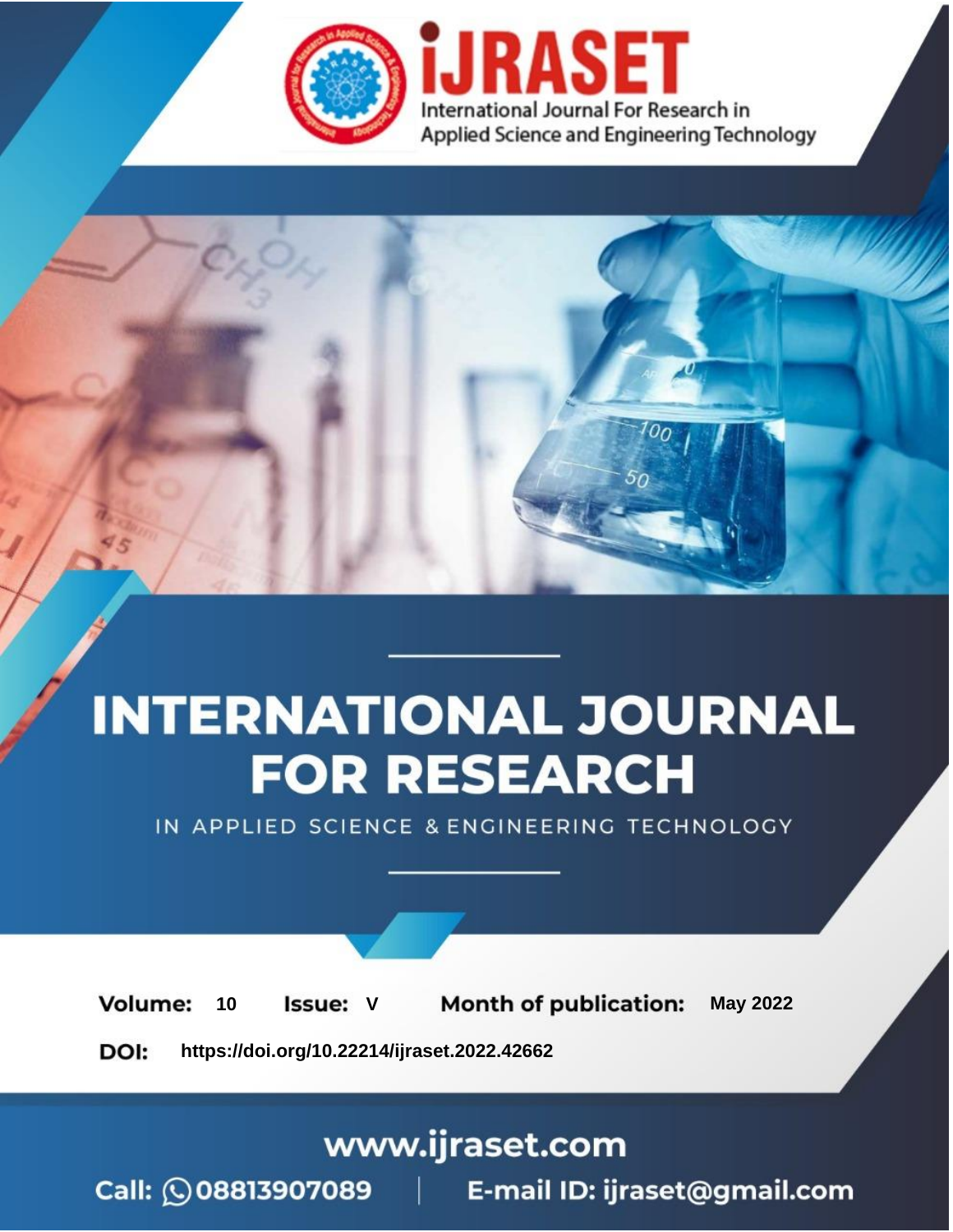

 *ISSN: 2321-9653; IC Value: 45.98; SJ Impact Factor: 7.538 Volume 10 Issue V May 2022- Available at www.ijraset.com*

### **Institute Recommendation System Using ML**

Asmita Orse<sup>1</sup>, Nikhil Suryawanshi<sup>2</sup>, Harsh Shrivastav<sup>3</sup>, Pratik Bajpai<sup>4</sup>, Prof. Megha Patil<sup>5</sup> *1, 2, 3, <sup>4</sup>BVCOE, Lavale*

*Abstract: To choose any educational organization is one of the major or foremost decision for every student because it plays a vital role for growth and development of students and it also helps to boosts their career. SSC is one of the crucial stage of every student's life in India. It decides the future of every student career. SSC decides in which stream the student will make his career. SSC scores of the student decides in which college the student will take admission. College selection is second step after SSC in student's career. The college selection plays an important role as college selection requires a lot of searching work. Students search for the various aspects like college campus, teaching staffs, extracurricular activities in colleges, infrastructure of colleges, etc., even the reviews of college is searched to get extra confirmation about the genuinely of details. Searching all the details requires a large amount of time. Hence, it's important to reduce this manual work and automate this with help of software.*

#### **I. INTRODUCTION**

In India we hardly do have common forum where onecan get information about various engineering colleges and its ranking. Recommendation system are software or tools which provides recommendations of items to the user in which they might be interested [1] [2]. These systems are playing vital role in Information and ecommerce ecosystem, assisting users in the process of identifying items that fulfill their wishes or needs. These systems represent important powerful method enabling users to filter out large information and product space [6].

Various types of Recommendation Techniques include:

- *1)* Collaborative Filtering
- *2)* Content Based Recommendations
- *3)* Demographic Recommendations
- *4)* Knowledge Based Recommendations
- *5)* Hybrid Recommendations

#### *A. Content-based Filtering*

In Content-based filtering the system generates recommendations from two sources: the features associated with the products and the ratings that a user has given them [1]. This typically is treated as a user-specific problem in which a user profile/model is built by understanding user's interest in the product features. For example if 'X' person likes 'Sci-Fi' book then next time when he/she searches for book he will be recommended 'Sci-Fi' books and so on.

#### *B. Collaborative Filtering (CF)*

Collaborative Filtering generates recommendations using only information about rating profiles for different users That is, system locates users whose preferences are similar to those of the given user and recommend items they have liked in the past. For example if a teenager likes Harry Potter book then it is likely that all users who are teenagers are going to like Harry Potter Books and the same can be recommended to them. This can be done by generating User-item similarity matrix.

#### Advantages of CF includes

- *1)* Since CF systems works on ratings, it does not depend on additional profile information of users and items
- *2)* CF systems considers users' experience and taste it has capability to produce personalized recommendations,

#### *C. Hybrid Approaches*

To improve the recommendation results multiple recommendation techniques can be combined.

These techniques can be combined in 7 different types as: Weighted, Switching Mixed, Feature. Combination, Cascade, Feature Augmentation, and Meta level Hybridization type that takes into account the scores of both the recommendation techniques and after combining both the results generates final recommendations. These Hybrid methods are successfully implemented by different e-commerce titans such as amazon, Netflix [2] etc. successful in reducing overheads and inventory costs. Companies such as Flipkart, Walmart, Amazon and eBay have used this technology to modify their business strategy.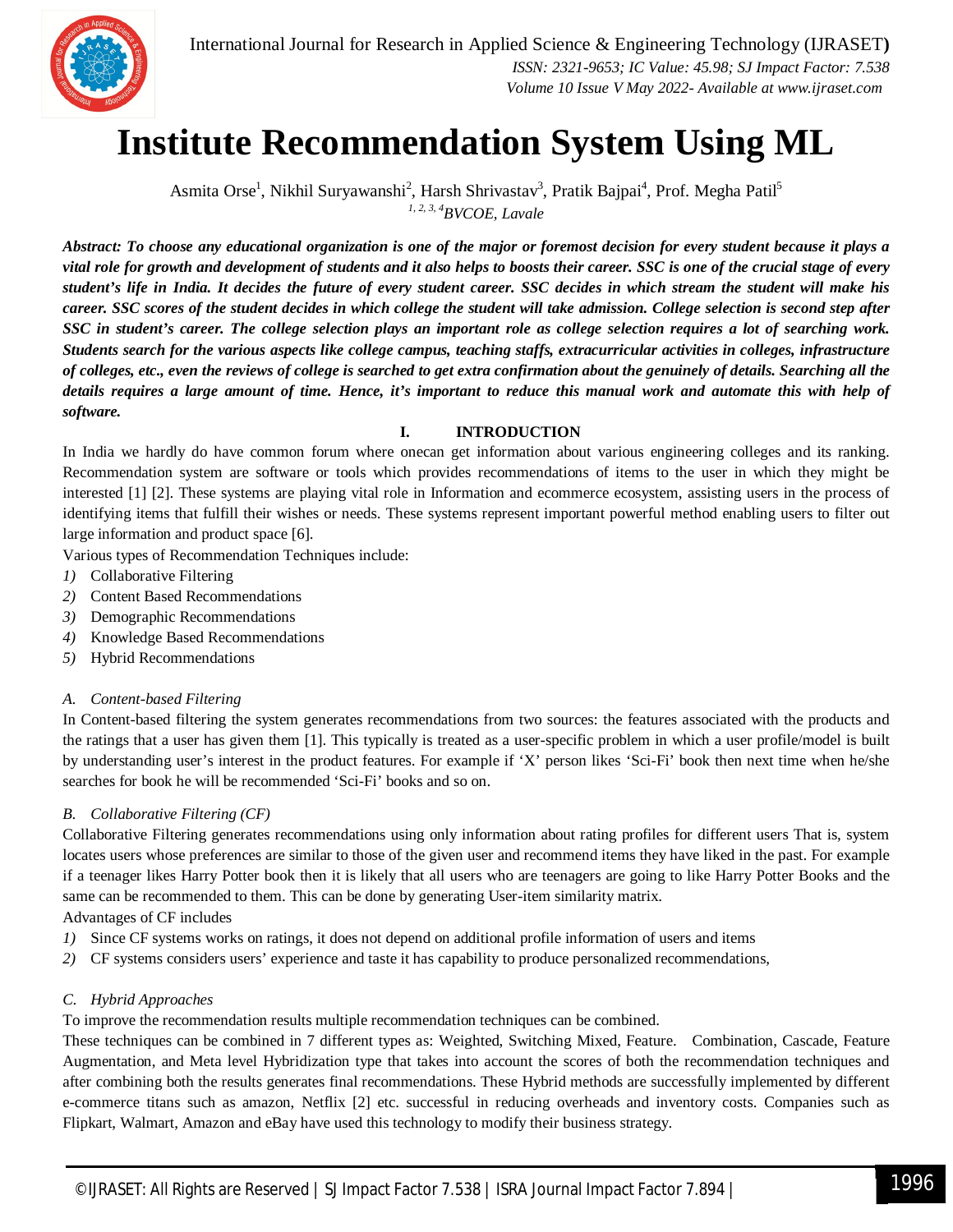

#### International Journal for Research in Applied Science & Engineering Technology (IJRASET**)**  *ISSN: 2321-9653; IC Value: 45.98; SJ Impact Factor: 7.538*

 *Volume 10 Issue V May 2022- Available at www.ijraset.com*

*1) Recommendation Models:* Today recommendation system is used in many areas to provide ease of selection of product or item or predict the user needs but there is no such system which can predict the college not based on the marks but the best match according to the student profile. This system providesranked list of colleges or university along with all government courses available to the student according to preference given by the student.

#### *2) Analytic Hierarchy Process*

The Analytic Hierarchy Process is a technique created by Tom Saaty for making complex decision based on mathematics and psychology. The steps for implementing the AHP proposed model are:

- *a)* Decompose the problem into a hierarchy of goal, criteria, sub-criteria and alternatives.
- *b)* Collect data from experts or decision-makers corresponding to the hierarchic structure, in the pairwise Proposed framework

The proposed framework is presented in Fig. 1. It is based mainly on the proposal made by Cordon [15] for recommendation systems based on content/knowledge adapted to the characteristics of the application domain and allowing flexibility in the aggregation of the similarity of the characteristics in the user profile with respect to ideal profiles of the college degree.



<sup>2</sup>igure 1 Proposed framework

#### **II. CONCLUSION**

This paper introduces the Online Study and Recommendation system. The basic system has been presented in this paper and design issues have been exploited by conducting a user study. Our approach in building such a system is mainly directed towards the computer supported cooperative work considering the individual's behaviour working in a group.

#### **III. FUTURE SCOPE**

Our research on the current systems show that not many have the features discussed earlier in the paper. Thus, the Online Study system will be a widely acceptable web system as it has a broad scope of development in the future. Most other famous technical features will be compatible and can be incorporated into it. For instance, the news recommendation would interest many around the world as it would keep them updated with the current affairs and research trends.

#### **REFERENCES**

- [1] Leena Deshpande, Nilesh Dikhale, Himanshu Srivastava, Apurva Dudhane, Umesh Gholap "College recommendation system", ISSN: 2321-9637, NCPCI2016, 19 March 2016, in press.
- [2] M. Chen, "Research on recommender technology in E-commerce recommendation system," 2010 2nd International Conference on Education Technology and Computer, Shanghai, 2010, pp. V4-409-V4- 412.
- [3] Chong, Y.T.; Chen, C.-H. Management and forecast of dynamic customer needs: An artificial immune and neural system approach. Adv. Eng. Inform. 2010, 24, 96–106.
- [4] Y. Koren, R. Bell, and C. Volinsky, "Matrix factorization techniques for recommender systems," Computer, vol. 42, no. 8, pp. 30–37, 2009.